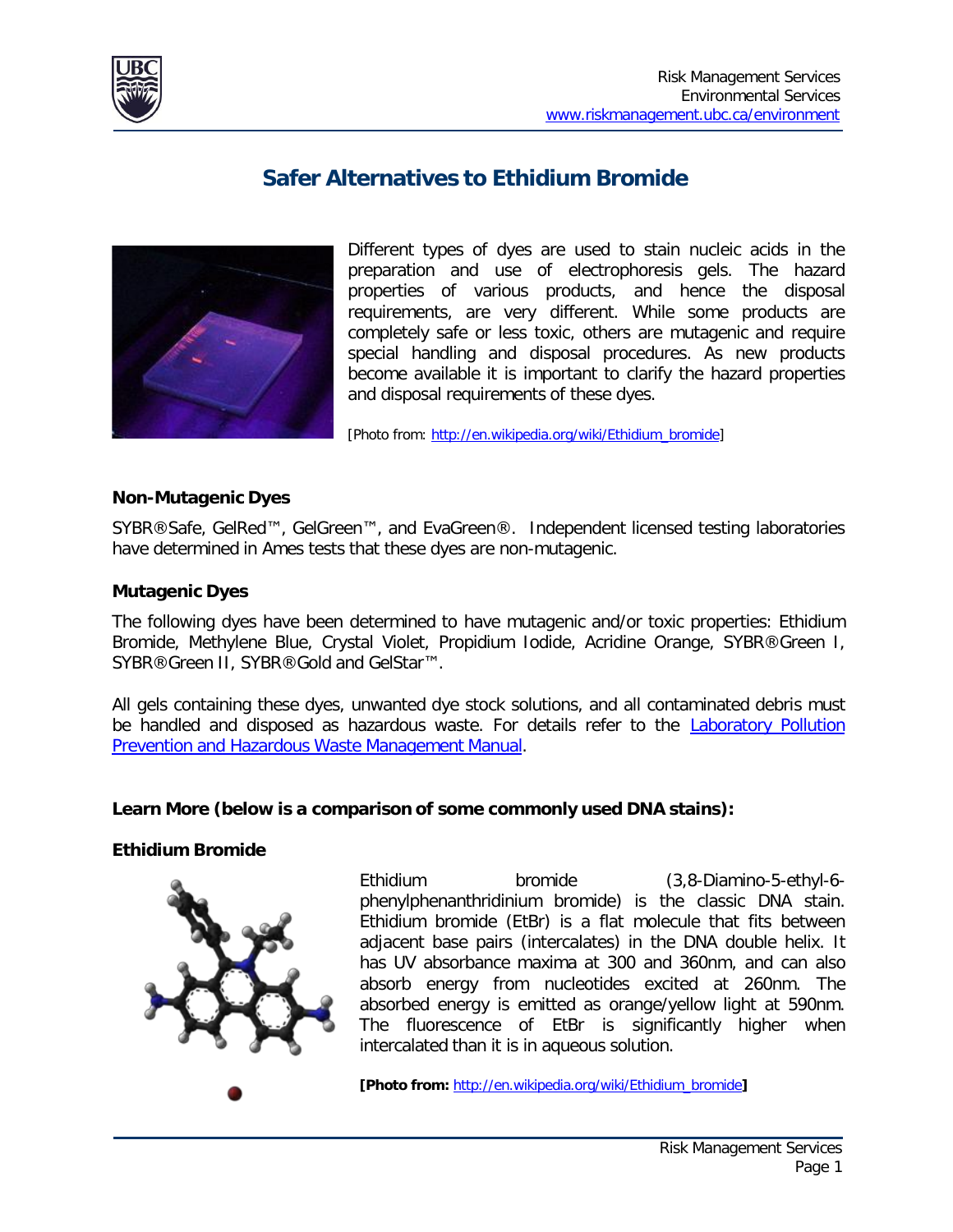

**Toxicity:** Toxin, mutagen, teratogen and carcinogen according to a variety of tests but effects on higher organisms have not been proven. Read the [MSDS](http://www.sigmaaldrich.com/MSDS/MSDS/DisplayMSDSPage.do?country=CA&language=en&productNumber=E7637&brand=SIGMA&PageToGoToURL=http%3A%2F%2Fwww.sigmaaldrich.com%2Fcatalog%2Fproduct%2Fsigma%2Fe7637%3Flang%3Den) here. **Protocol:** Can be used in the gel at or as a post-stain at a concentration of 0.5 mg/L.

**Detection:** UV light **Sensitivity:** Can detect bands of 1-5ng **Reference:**

<https://www.nationaldiagnostics.com/electrophoresis/article/ethidium-bromide-staining>

### **SYBR® Safe**

SYBR®Safe is a commercial DNA stain manufactured by Invitrogen. It is marketed as being less harmful than ethidium bromide, but this is debatable. Its major advantage is that it is as sensitive as ethidium bromide but does not require UV light for visualization.

**Toxicity:** Documented as less mutagenic that ethidium bromide, but its acute toxicity is higher. You can read the Molecular Probes white paper on [SYBR®Safe](http://probes.invitrogen.com/media/publications/494.pdf) toxicity here.

**Protocol:** SYBR®Safe is used as an in-gel stain only. It is supplied in ready-made buffers, 10,000X concentrate in DMSO.

**Detection:** For visualizing fragments required for downstream applications, the best (although more expensive) option is to use a blue light box as the wavelengths used do not cause DNA damage. UV-transilluminators can also be used, although specific filters may be required. **Sensitivity:** As sensitive as ethidium bromide – bands of 1-5ng should be detectable.

## **GelRed™**

GelRed™ is a commercial DNA stain manufactured by Biotium. It is marketed as being the most safe, sensitive and robust nucleic acid gel stain- less mutagenic than ethidium bromide, but more stable in storage than SYBR®Safe. Like ethidium bromide, GelRed™ is visualized using UV light.

**Toxicity:** Less mutagenic than ethidium bromide. Read the safety [report.](http://www.biotium.com/product/product_info/Safety_Report/GR%20%26%20GG%20safety.pdf)

[\(http://www.biotium.com/product/product\\_info/Safety\\_Report/GR%20&%20GG%20safety.pdf\)](http://www.biotium.com/product/product_info/Safety_Report/GR%20%26%20GG%20safety.pdf) **Protocol:** Gel red can be used as post stain or in-gel stain. It is supplied in ready-made

buffers, GelRed™ 10,000X in  $H_2O$  or DMSO.

**Detection:** UV: excitation at 300nm, emission at 595nm – so conventional UV transilluminators are sufficient.

**Sensitivity:** Bands of 0.25ng can be detected, some researchers have reported from calculations using data available in the product [brochure.](http://www.biotium.com/product/product_info/flyer/GelRed%20%26%20GelGreen%20Flyer.pdf)

## **Methylene Blue**

Methylene blue is member of the thiazin family of dyes that bind ionically to DNA and RNA. Since its interaction with DNA/RNA is weak, methylene blue is not a very sensitive stain, but has the advantage that is detectable in the visible range. Destaining in water may be required for maximum sensitivity.

**Toxicity:** Possible mutagenicity and reproductive toxicity. Toxic if ingested. Read [MSDS.](http://cancer.rutgers.edu/stg_lab/protocols/MSDS/methylene%20blue.pdf)